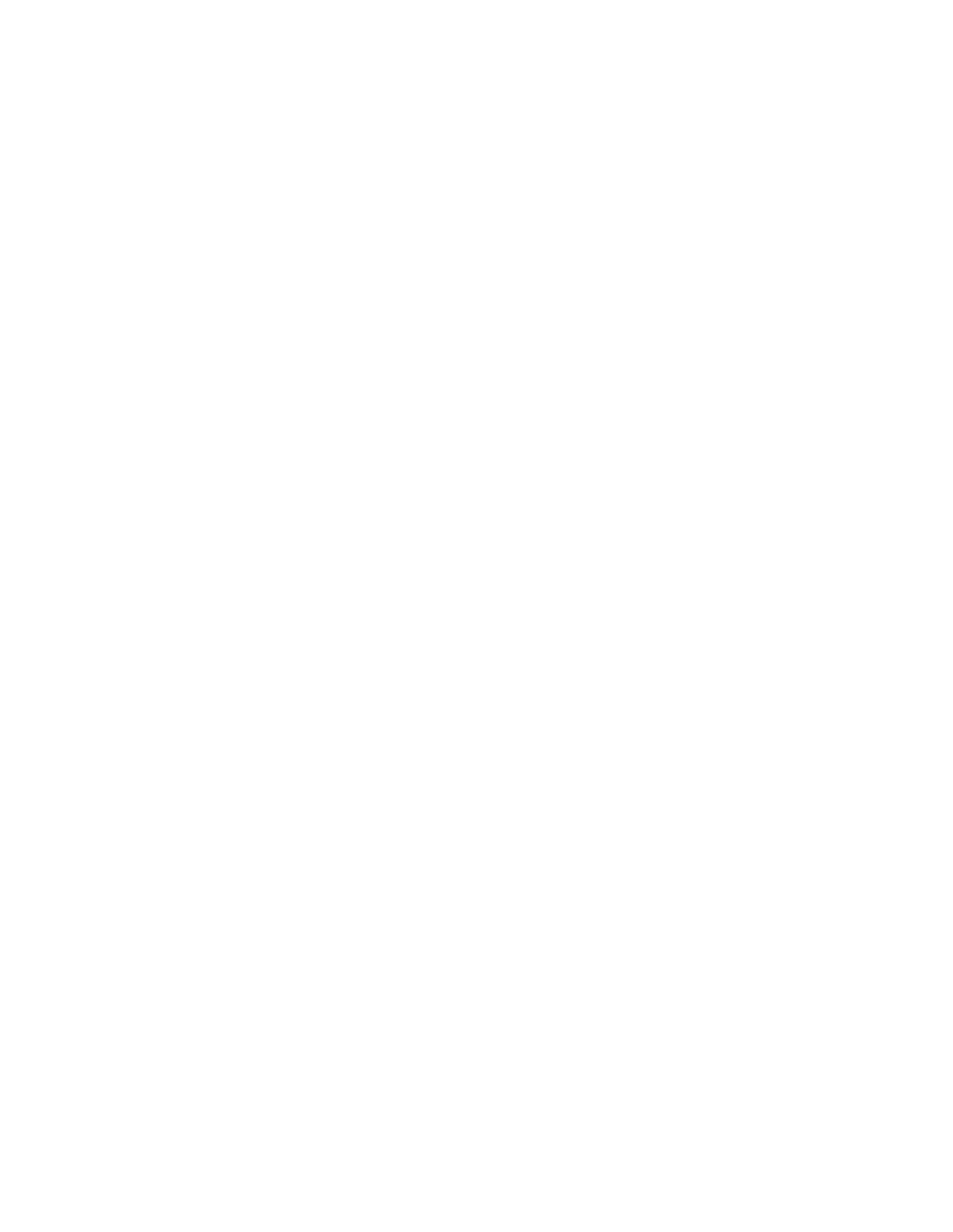### **CONTENTS**

| <b>PART I</b>  | <b>INTRODUCTION</b>                            |    |
|----------------|------------------------------------------------|----|
|                | THE COMMISSION'S MANDATE AND MEDIATION PROCESS |    |
| <b>PART II</b> | A BRIEF HISTORY OF THE CLAIM                   |    |
| PART III       | NEGOTIATION AND MEDIATION OF THE CLAIM         | 11 |
| <b>PART IV</b> | <b>CONCLUSION</b>                              | 13 |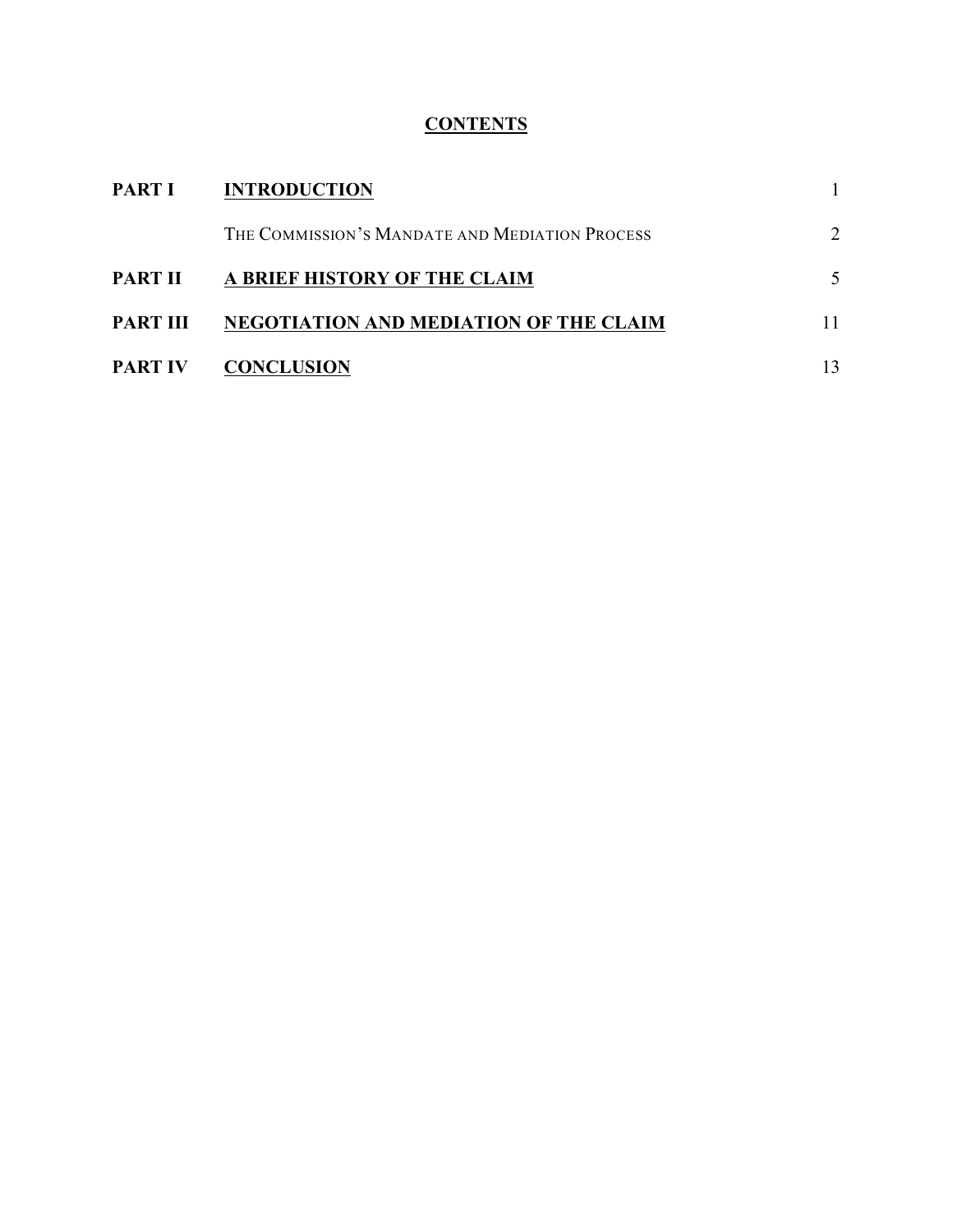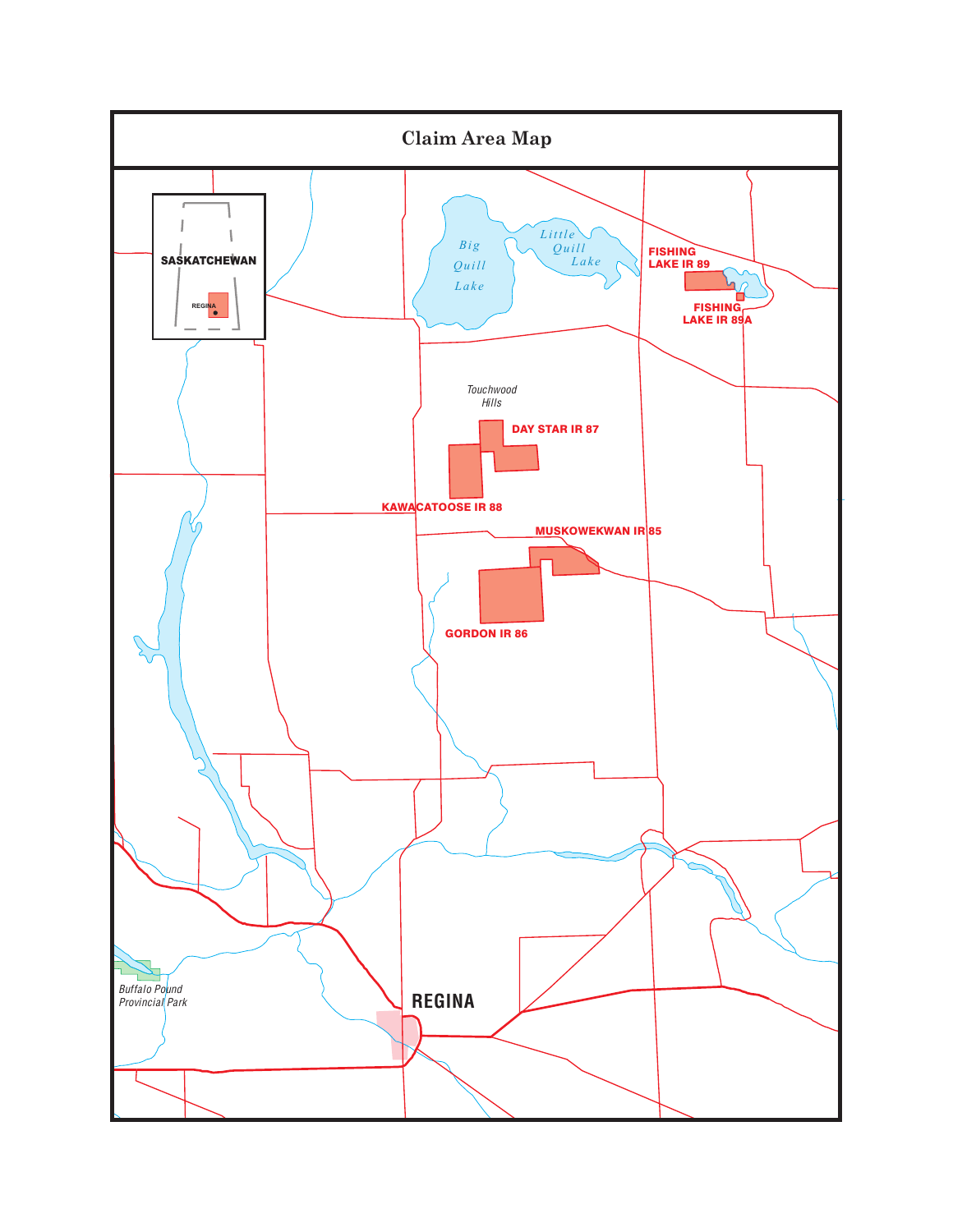## **PART I INTRODUCTION**

This report outlines the unsuccessful negotiation of a claim that has been in the Specific Claims system for 12 years. Based on events during the 1920s, the claim was conditionally accepted for negotiation, but, despite the assistance of the Mediation Unit of the Indian Claims Commission (ICC), the parties were unable to reach a settlement agreement. The First Nations have since asked the ICC to conduct an inquiry into the unresolved issues.

The report will not provide a full history of the Touchwood Agency claim, but, to provide the historical background, will summarize material submitted during the negotiations. The Indian Claims Commission must report its activities to the public, but, owing to the confidential nature of negotiations, the process and any problems or roadblocks can be referred to only in generalities.

For the purposes of this claim, five Saskatchewan First Nations – Day Star, Fishing Lake, Gordon, Kawacatoose, and Muskowekwan – reconstituted themselves as the Touchwood Agency Tribal Council. The First Nations claim that they suffered considerable financial losses because of the mismanagement of the Touchwood Agency from about 1920 to 1923, when J.B. Hardinge was employed as Indian Agent for the Agency. The claim was submitted to the Specific Claims Branch of the Department of Indian Affairs and Northern Development (DIAND) in March 1993. On March 5, 1998, John Sinclair, Assistant Deputy Minister, Claims and Indian Government, "conditionally" accepted the claim for negotiation on the grounds that the First Nations had

sufficiently established that Canada has a lawful obligation within the meaning of the Specific Claims Policy, with regard to the claim. However, further research is required prior to entering into formal negotiations in order to identify the beneficiaries of the claim and to assess the compensation owing to the First Nations. If this process establishes that no compensation is owing with respect to one or more of the Touchwood Agency First Nations, then Canada will not proceed to formal negotiation with that First Nation. $<sup>1</sup>$ </sup>

 $1$  John Sinclair, Assistant Deputy Minister, Claims and Indian Government, Indian and Northern Affairs Canada, to Chief Cameron Kinequon, Day Star First Nation, March 5, 1998, attached to Stephen Pillipow to Indian Claims Commission, March 5, 2004 (ICC file 2107-43-1M).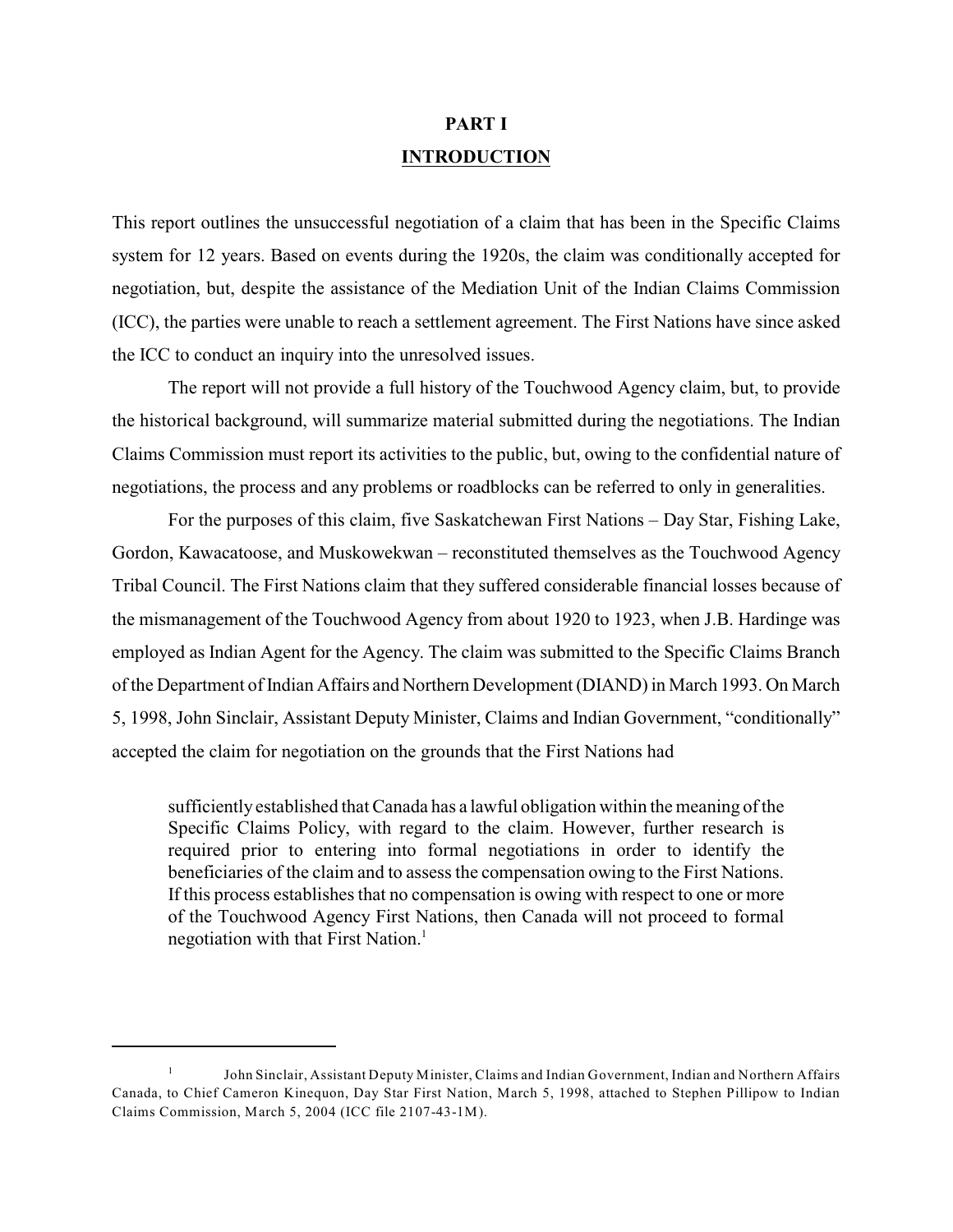In a letter of clarification regarding this conditional acceptance, the department stated that it had no objection to the five Touchwood Agency First Nations acting as a single beneficiary to the claim and determining how an eventual settlement would be allocated. The conditional nature of the acceptance

was intended to reflect the fact that further joint research would be required prior to proceeding to formal negotiations. This research will clarify the nature and extent of the financial mismanagement which took place at the Touchwood Agency between 1920 and 1924 and establish the extent of the losses which may or may not have been suffered by the Gordon, Fishing Lake, Day Star, Muskowekwan and Kawacatoose First Nations. Compensation will be negotiated based on the losses which are established. $2$ 

The First Nations and the department met on June 17, 1998, to discuss the conditional acceptance, and at that time the question of using the Indian Claims Commission as facilitator was discussed. The department's negotiator, LarryOstola, had no objection to the ICC's involvement but "preferred for the present time to work directly with the First Nations" to avoid adding another layer, "which might make it even more difficult to coordinate schedules."<sup>3</sup> The ICC was asked to participate in September 2000, after the necessary forensic audit was completed and negotiations could commence.

#### **THE COMMISSION'S MANDATE AND MEDIATION PROCESS**

The Indian Claims Commission was created as a joint initiative after years of discussion between First Nations and the Government of Canada on how the process for dealing with Indian land claims in Canada might be improved. Following the Commission's establishment by Order in Council on July 15, 1991, Harry S. LaForme, a former commissioner of the Indian Commission of Ontario, was

<sup>&</sup>lt;sup>2</sup> Larry Ostola, Negotiator, Specific Claims Branch, Department of Indian and Northern Affairs, to Chief Lloyd Kinequon, Day Star First Nation, July 28, 1998, attached to Stephen Pillipow to Indian Claims Commission, March 5, 2004 (ICC file 2107-43-1M).

<sup>&</sup>lt;sup>3</sup> Summary of Negotiation Meeting with Touchwood Agency, June 17, 1998, attached to Stephen Pillipow, Woloshyn & Company, to Indian Claims Commission, March 22, 2004 (ICC file 2107-43-1M, vol. 1).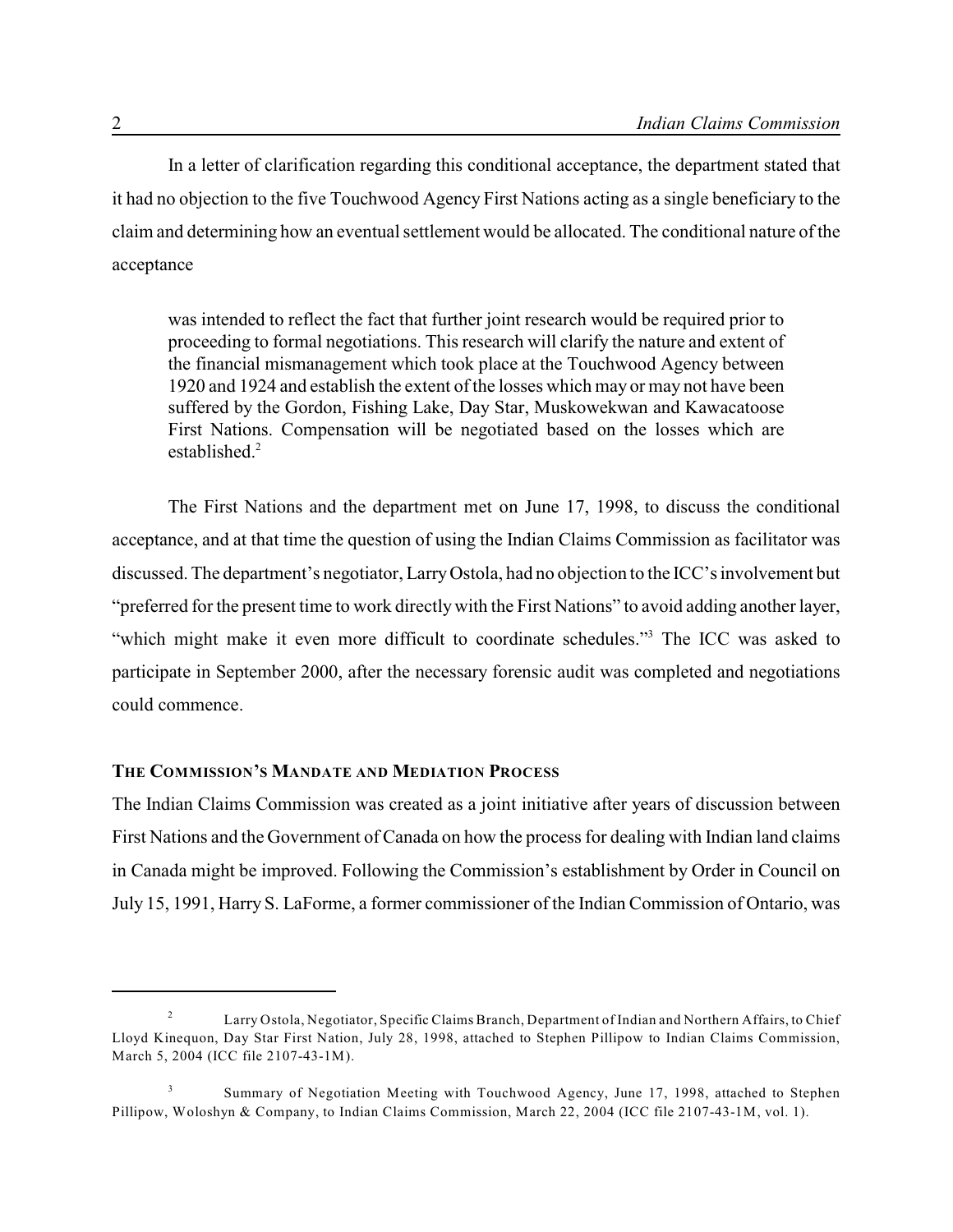appointed as Chief Commissioner. With the appointment of six Commissioners in July 1992, the ICC became fully operative.

The Commission's mandate is twofold: it has the authority, first, to conduct inquiries under the *Inquiries Act* into specific claims that have been rejected by Canada, and, second, to provide mediation services for claims in negotiation.

Canada distinguishes most claims into one of two categories: comprehensive and specific. Comprehensive claims are generally based on unextinguished aboriginal title and normally arise in areas of the country where no treaty exists between First Nations and the Crown. Specific claims generally involve a breach of treaty obligations or instances where the Crown's lawful obligations have been otherwise unfulfilled, such as a breach of an agreement or a dispute over obligations deriving from the *Indian Act*.

These latter claims are the focus of the Commission's work. The Commission is mandated to review thoroughly a rejected claim and the reasons for its rejection with both the claimant and the government. The *Inquiries Act* gives the Commission wide powers to conduct such an inquiry, gather information, and, if necessary, subpoena evidence. If, at the end of an inquiry, the Commission concludes that the facts and law support a finding that Canada owes an outstanding lawful obligation to the claimant, it may recommend to the Minister of Indian Affairs that a claim be accepted.

In addition to conducting inquiries, the Commission is authorized to provide mediation services at the request of the parties. From its inception, the Commission has interpreted its mandate broadly and has vigorously sought to advance mediation as an alternative to the courts. In the interests of helping First Nations and Canada negotiate agreements that reconcile their competing interests in a fair, expeditious, and efficient manner, the Commission offers the parties a broad range of mediation services tailored to meet their particular goals.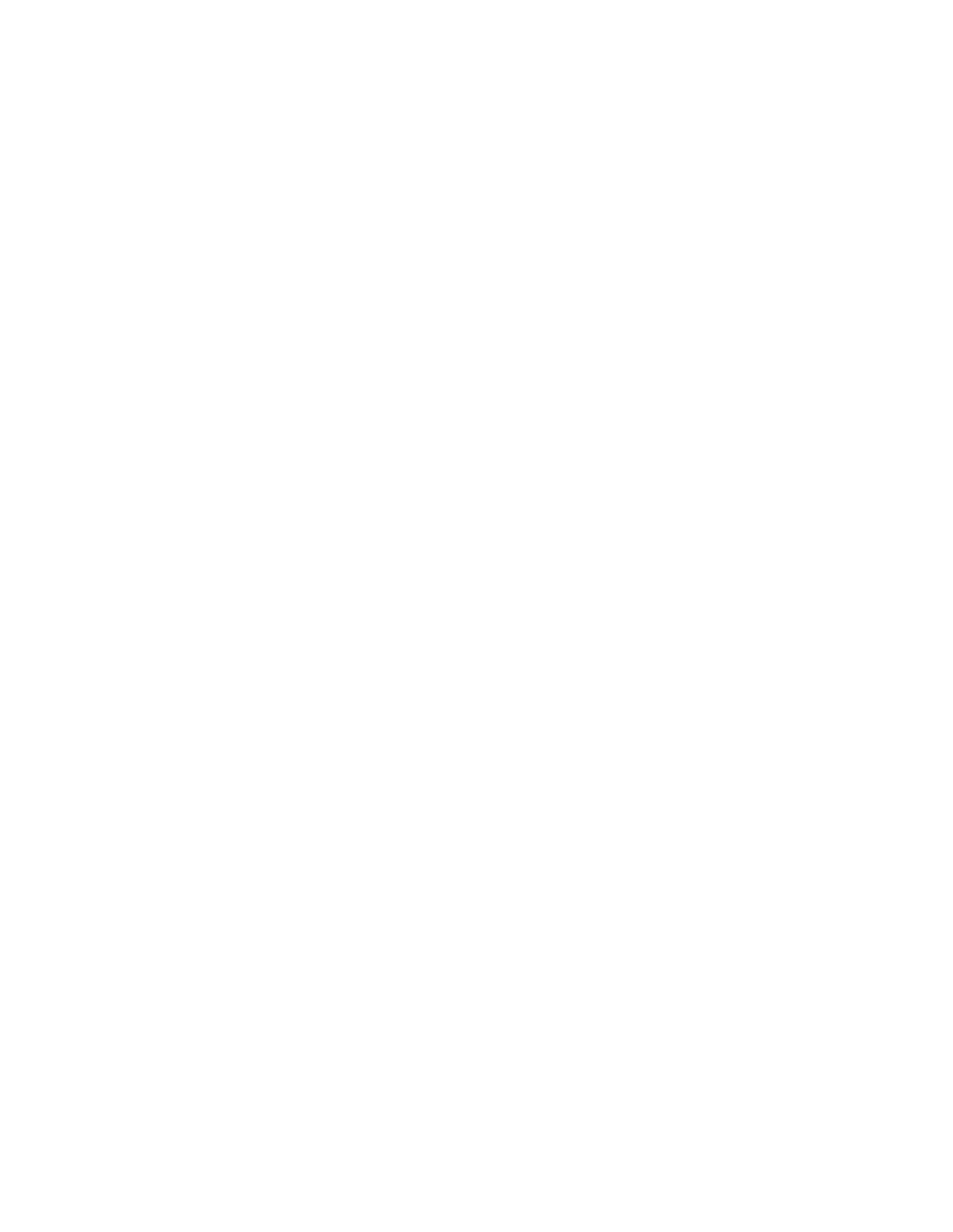## **PART II A BRIEF HISTORY OF THE CLAIM**

Indian affairs in the Prairie provinces in the 1920s was administered locally by various levels of supervision. Most reserves had a farming instructor who lived nearby and who oversaw the day-today activities of the Indians who were working the land. He reported to an Indian Agent, who was in charge of a number of reserves and bands in his particular agency. The Agent had a great deal of responsibility and power, for he was usually the local justice of the peace, and all the Indians in his agency had to go through him to buy or sell farm goods or to travel off the reserve. The agency usually employed a clerk to assist the Agent, especially with the bookkeeping. An Inspector was charged with travelling from agency to agency within his inspectorate to audit the books and to report on the administration of the agency. An Indian Commissioner, based in Regina, oversaw all the agencies and inspectorates.

The Touchwood Agency, located in Saskatchewan north of Regina, included the following reserves: Muscowequan (now Muskowekwan) Indian Reserve (IR) 85; Gordon IR 86; Day Star IR 87; Poor Man (now Kawacatoose) IR 88; and Yellow Quill (Fishing Lake) IR 89. The Agency office was located near Punnichy, Saskatchewan, which was centrally located to four of the reserves in the Agency (the Fishing Lake reserve was about 80 kilometres to the northeast).

On June 6, 1920, John B. Hardinge was hired as Agent at Touchwood, but, owing to some administrative confusion, he was not confirmed in that position until January 1923, retroactive to December 14, 1922.<sup>4</sup> Commissioner W.M. Graham dismissed the other eight applicants for the Agent's position in January 1923 and recommended Hardinge as the best candidate:

Of the nine applicants I have been asked to consider, Mr. Hardinge only in my opinion has the necessary qualifications. He has been acting in the capacity of Agent for 2½ years, and his experience with Indians covers even a longer period. His constant personal contact with Indians, during the past 2½ years particularly, places

<sup>&</sup>lt;sup>4</sup> D.C. Scott, Deputy Superintendent General of Indian Affairs, to W.M. Graham, Indian Commissioner, Regina, January 23, 1923.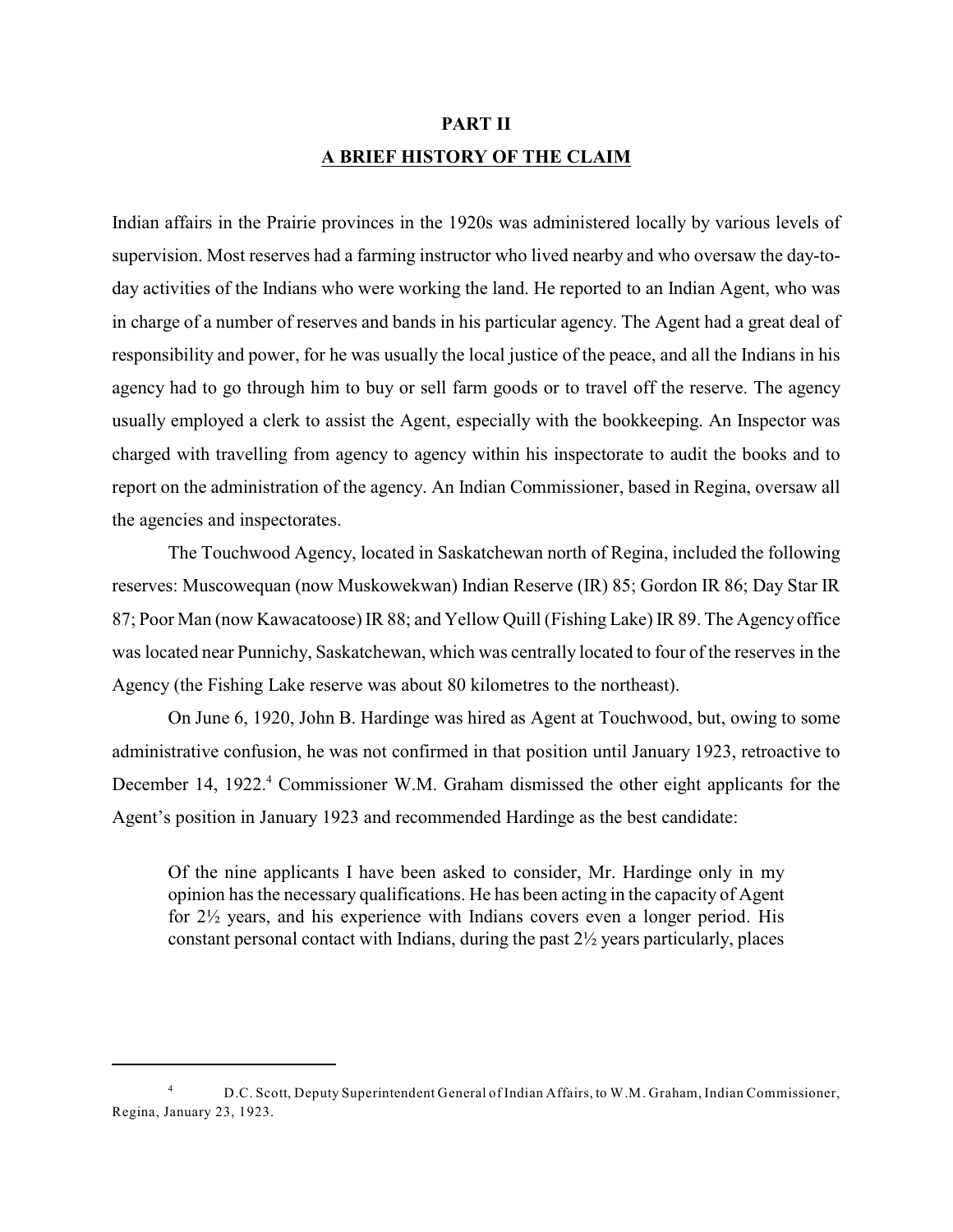him far higher than the other candidates, and furthermore he served with distinction overseas. I have no hesitation in recommending him for the appointment.<sup>5</sup>

Just four months later, however, in April 1923, Commissioner Graham asked Inspector Mindy Christianson to visit the Touchwood Agency to investigate complaints that Agent Hardinge had made about his clerk, Robert Hick. After interviewing both men together, Christianson learned that the source of the problem was that Hardinge, according to Hick, did not always follow the department's financial regulations, and the Agent resented Hick's comments:

Mr. Hick made no charge whatever against the Agent and further stated that he had never made any kind of charge in regard to his Agent, but that what had caused friction was that certain regulations set down by the Department in regard to the handling of the business in the office had not been carried out and that on several occasions he had spoken to Mr. Hardinge regarding this matter and at last the Agent told him that it was none of his business and that he was running the Agency and not the clerk. As Mr. Hick stated, he was laying no charge whatever, all he wanted was a square deal and the necessary information to enable him to intelligently enter up his books. The matter which he referred to was the handling of certain cash which he knew should have been entered in the books but was handled otherwise by Mr. Hardinge without the clerk knowing what had become of the money.<sup>6</sup>

Christianson referred to three specific cases, with amounts totalling \$472, where the Agent had not followed the regulations and had not given the clerk sufficient information to make the proper bookkeeping entries. The Inspector had been to the reserve the previous December, and the clerk had found a way to solve his problem, without bringing charges against the Agent, simply by asking "whether all monies received by the Agency should go through the books or not." Christianson had "emphatically" answered in the affirmative, and, since January, Christianson was told, all moneys received had been entered in the agency books.<sup>7</sup> Christianson "gave him [Hardinge] a good talking

W.M. Graham, Indian Commissioner, to Duncan C. Scott, Deputy Superintendent General of Indian <sup>5</sup> Affairs, January 5, 1923, Library and Archives Canada (LAC), RG 10, vol. 9153, file 312-4, part 1.

M. Christianson, Inspector of Indian Agencies, Regina, to W.M. Graham, Indian Commissioner, 6 Regina, April 20, 1923, LAC, RG 10, vol. 9153, file 312-4, part 1.

M. Christianson, Inspector of Indian Agencies, Regina, to W.M. Graham, Indian Commissioner, <sup>7</sup> Regina, April 20, 1923, LAC, RG 10, vol. 9153, file 312-4, part 1.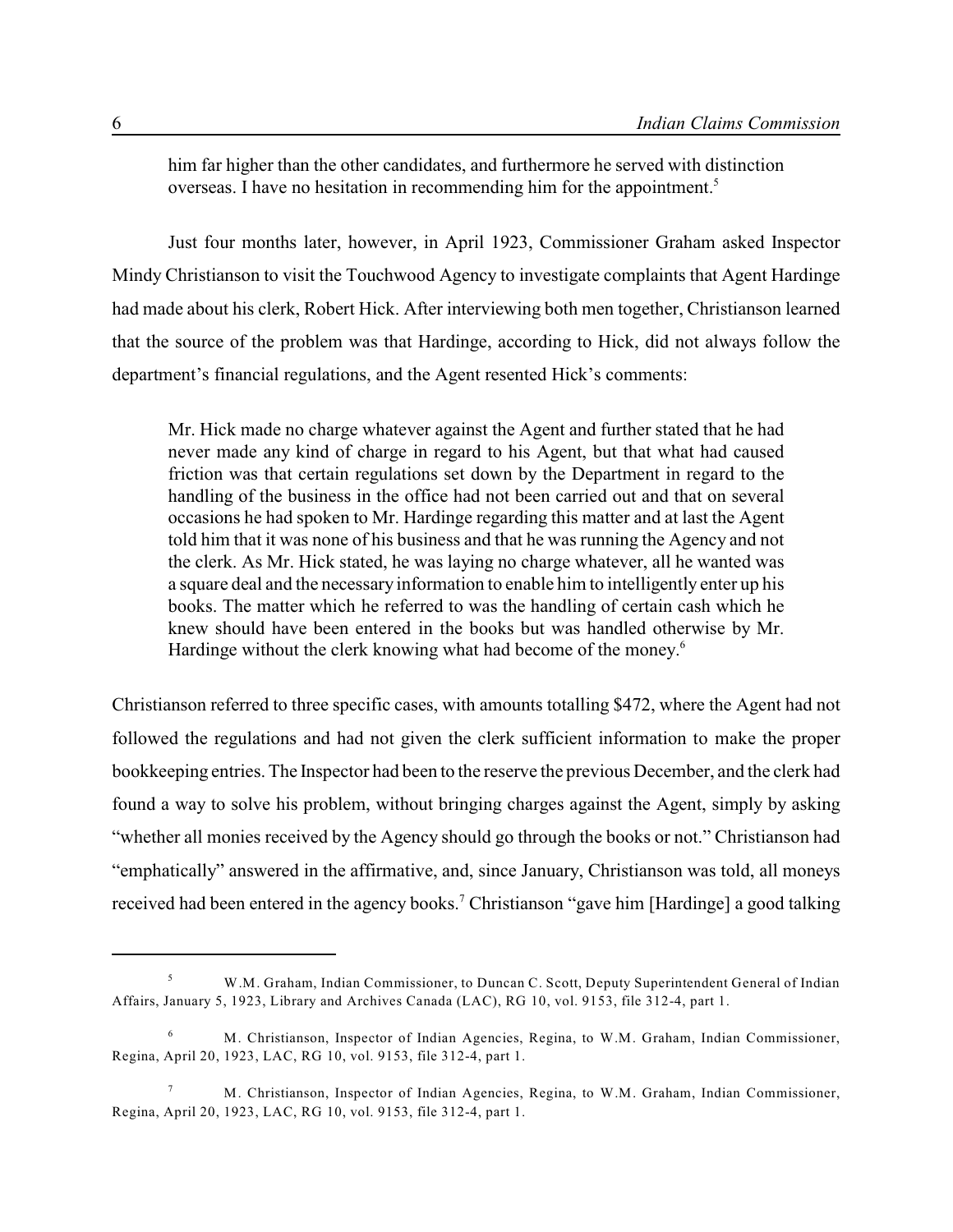to," and Commissioner Graham followed up with a letter of reprimand,<sup>8</sup> but there was no further inquiry into the finances of the Agency at that time.

In June 1923, Hardinge again wrote that his clerk, Robert Hick, was being insubordinate, and, in September of that year, the farming instructor on the Poor Man (Kawacatoose) reserve resigned, at least in part because "things had not been running harmoniously between himself and the Indian Agent." Commissioner Graham once again called on Inspector Christianson to inspect the Agency and investigate the complaints.

Christianson began his inspection on September 24. His first stop was the Fishing Lake reserve, where he found the farming operations and reserve in very poor shape. When he arrived at the Agency office and looked through the books, he quickly discovered that there was a serious problem:

Immediately I commenced checking the cash book and ledger Iwas aware that things were not right although the figures in the cash book agreed with the figures in the  $leq 10$ 

He noted that no debts were recorded in the books and that Hardinge assured him that all the debts to merchants were paid up. Christianson knew this reply to be false because merchants had been complaining to the Regina office. After interviewing the shopkeepers in nearby Lestock, he found that the Touchwood Indians owed money to practically every business in that town. Hardinge continued to lie about the debt, even after he admitted that the books were not accurate:

The following day he came back to me and apologized saying that he knew he had done wrong and was aware that things were in a terrible mess there and if I would only give him one more chance he would give me a true statement of everything as

M. Christianson, Inspector of Indian Agencies, Regina, to W.M. Graham, Indian Commissioner, <sup>8</sup> Regina, April 20, 1923, and copy of a personal letter from W.M. Graham, Indian Commissioner, to J.B. Hardinge, April 25, 1923, both in LAC, RG 10, vol. 9153, file 312-4, part 1.

<sup>&</sup>lt;sup>9</sup> W.M. Graham, Indian Commissioner, to Secretary, Department of Indian Affairs, September 20, 1923, LAC, RG 10, vol. 9153, file 312-4, part 1.

<sup>&</sup>lt;sup>10</sup> M. Christianson, Inspector of Indian Agencies, to W.M. Graham, Indian Commissioner, January 8, 1924, p. 2, LAC, RG 10, vol. 5193, file 312-4, part 1.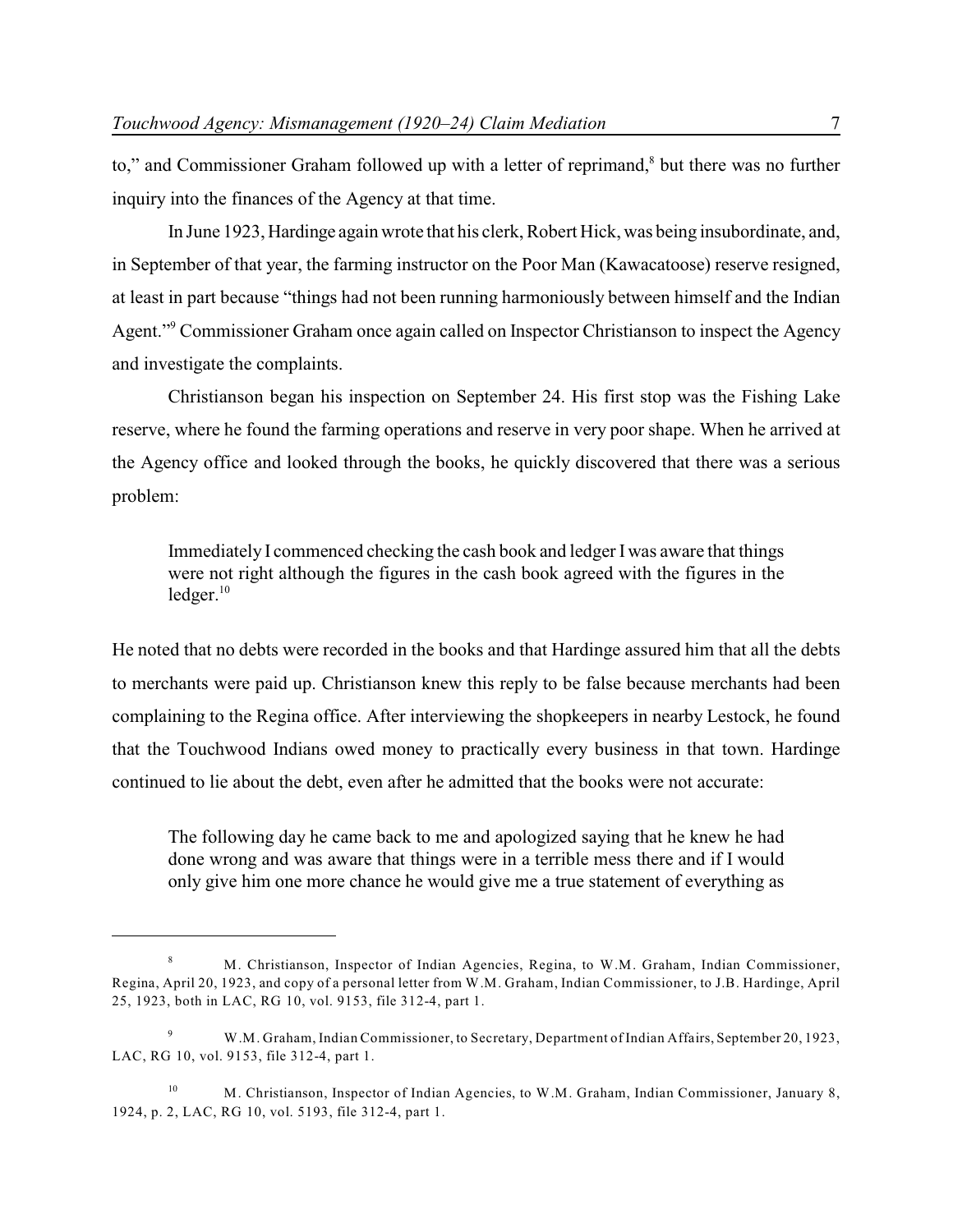he wanted a clean sheet if he left the Agency. After allowing him this privilege I found that when he finally had the statement prepared he was still lying to me.<sup>11</sup>

On October 6, Christianson returned to Regina to confer with the Commissioner. Inspector Christianson said's opinion that it was necessary to go back to the beginning of Hardinge's administration to see what had taken place. Commissioner Graham agreed, and Christianson returned to the Touchwood Agency to conduct a thorough review of the Agency accounts. Headquarters, however, did not wait until the investigation was complete to relieve Hardinge of his position. According to the Order in Council, his services were dispensed with effective November 8, 1923,<sup>12</sup> but the Auditor General's Report for that year indicated that he was paid only to September 30.<sup>13</sup>

Christianson found that the "manner in which the financial administration of the agency has been handled is the most terrible mix-up that could be imagined."<sup>14</sup> Funds intended for the five Bands in the Agency, or their individual members, were repeatedly diverted to pay accounts simply to make the books balance, without any authority from either the Indians or headquarters. As well, during Hardinge's administration, band debt skyrocketed. When he took over the Agency in 1920, the total debt was approximately \$15,000, but, one and a half years later, it had risen to almost \$43,000. This debt was retired by loans from the Bands, to be repaid by the individual band members over five years. From 1922 until his dismissal in 1923, Hardinge had made purchases from merchants on credit, accumulating a debt of nearly \$60,000. Only half of this amount was supported by written orders or notes signed by Hardinge, and the department recognized only these debts.<sup>15</sup>

<sup>14</sup> M. Christianson, Inspector of Indian Agencies, to W.M. Graham, Indian Commissioner, January 8, 1924, p. 4, LAC, RG 10, vol. 5193, file 312-4, part 1.

<sup>15</sup> Balfour Moss, Legal Submission, Touchwood Agency Mismanagement (1920–23), c. 1993, p. 5.

<sup>&</sup>lt;sup>11</sup> M. Christianson, Inspector of Indian Agencies, to W.M. Graham, Indian Commissioner, January 8, 1924, p. 3, LAC, RG 10, vol. 5193, file 312-4, part 1.

Order in Council, PC 2571, December 24, 1923, T108634B. 12

Touchwood Agency, Salaries, in Canada, Auditor General's Report, 1923–24, Part I, Indian Affairs <sup>13</sup> Department, p. I-26.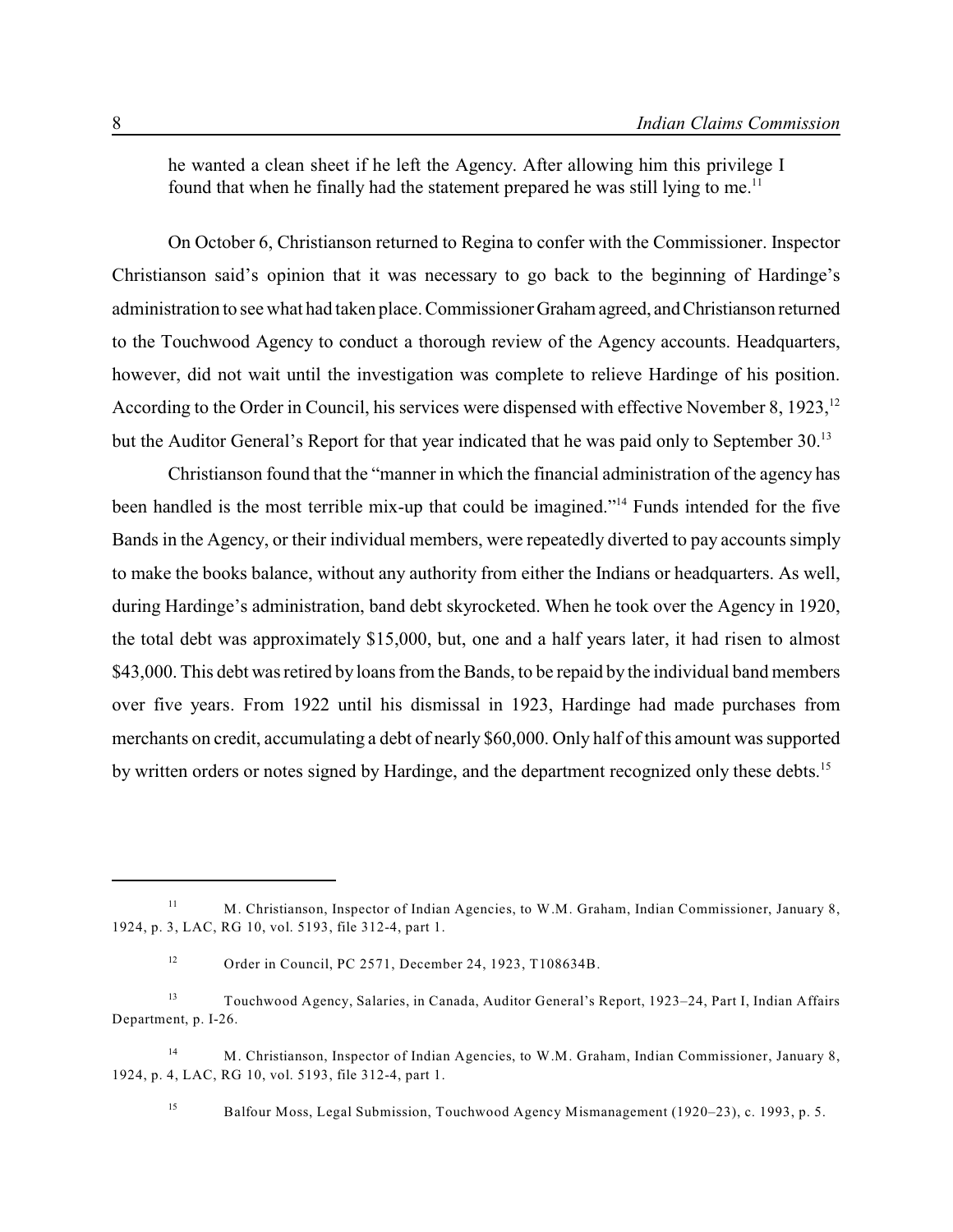The department refused to honour any of the debts incurred by Hardinge, putting the onus for the Agency debt on the Bands and their members. Nor did it reimburse any of the interest payments and other money that Hardinge had diverted.

In October 1924, Commissioner Graham asked four of the Bands in the Touchwood Agency to pass Band Council Resolutions (BCRs) requesting that money be advanced from their capital funds "for the purpose of liquidating indebtedness of individual members of the Band to merchants and others from whom they have received credit on written orders given by the Indian Agent." Gordon's Band had only a nominal sum to its credit, but the other four Bands – Muscowequan, Poor Man (Kawacatoose), Day Star, and Fishing Lake – all signed the BCRs and, on December 1, 1924, the Privy Council approved the use of the capital funds of Muscowequan, Poor Man, and Fishing Lake (but was silent as to Day Star) for this purpose.<sup>16</sup> In a later letter to the Deputy Superintendent General of Indian Affairs, Commissioner Graham summarized the situation:

You are aware of the fact that we had to borrow money from the Indians to pay bona fide indebtedness, and it was with difficulty we were able to get this money from them, as many of them contributed money to pay accounts for which they were not  $responsible.<sup>17</sup>$ 

<sup>&</sup>lt;sup>16</sup> See Balfour Moss, Legal Submission, Touchwood Agency Mismanagement (1920–23), c. 1993, pp. 7–9.

<sup>&</sup>lt;sup>17</sup> W.M. Graham, Indian Commissioner, to D.C. Scott, Deputy Superintendent General of Indian Affairs, April 17, 1925, as quoted in Balfour Moss, Legal Submission, Touchwood Agency Mismanagement (1920–23), c. 1993, p. 9.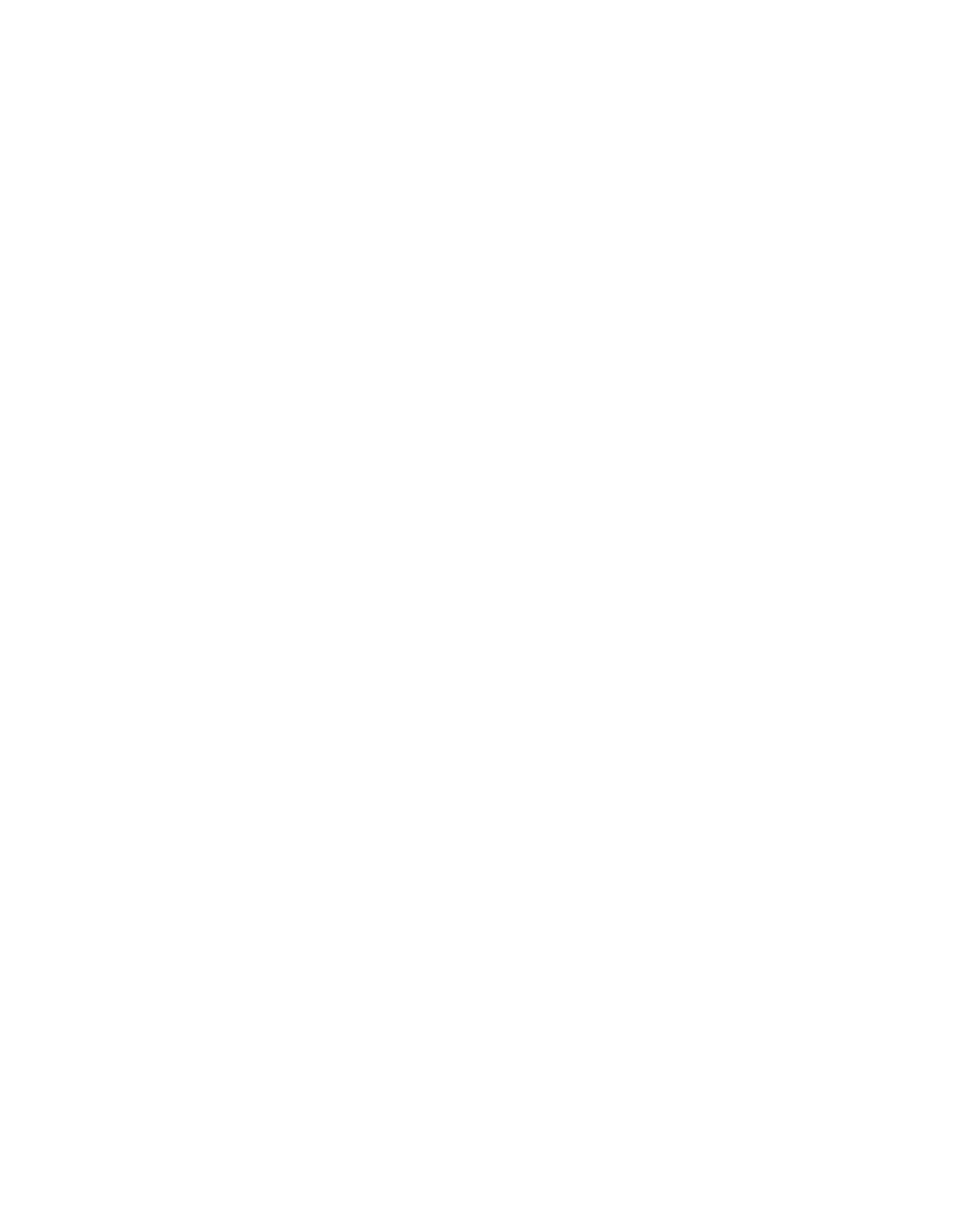#### **PART III**

#### **NEGOTIATION AND MEDIATION OF THE CLAIM**

Beginning in September 1998, Canada and the five First Nations of the Touchwood Agency Tribal Council worked together to commission the forensic audit and historical research necessary to clarify the nature and extent of the financial mismanagement that took place at the Touchwood Agency under Agent Hardinge's administration and to establish the actual extent of the losses suffered by the Bands in the Agency. Together they developed the terms of reference for the project, selected the experts who would undertake the research and evaluation, and reviewed the various draft reports.

On September 20, 2000, the final report was tabled, and on September 28, the parties met and invited the Indian Claims Commission to attend. At this meeting there was formal agreement to ask the ICC to facilitate the negotiations. For the most part, facilitation focused on maters relating to process: the Commission chaired negotiation sessions, provided an accurate record of the discussions, followed up on undertakings, and consulted with the parties to establish mutually acceptable agendas, venues, and times for the meetings. The Commission was also available to mediate disputes if requested to do so by the parties, to assist in arranging further mediation, and to coordinate any further research that might be required by the parties to support the negotiations.

The Commission is not at liberty to disclose the discussions during the negotiations, which are privileged. Generally, discussion focused on issues such as individual versus collective losses, non-financial losses, and establishing present-day values for historical losses. By far the biggest issue, however, was determining the amount of losses. The expert report outlined three categories of losses: identified losses, probable losses, and potential losses, and, even though both parties wanted to deal with the losses in a global matter, they simply could not reach agreement on a compensation amount to settle the claim.

Despite the best efforts of both parties, the issues could not be resolved, and, on March 20, 2002, Canada advised that the negotiations were concluded without a satisfactory resolution. On August 26, 2003, the Touchwood Agency Tribal Council asked the Indian Claims Commission to conduct an inquiry into the unresolved issues. That inquiry is ongoing.